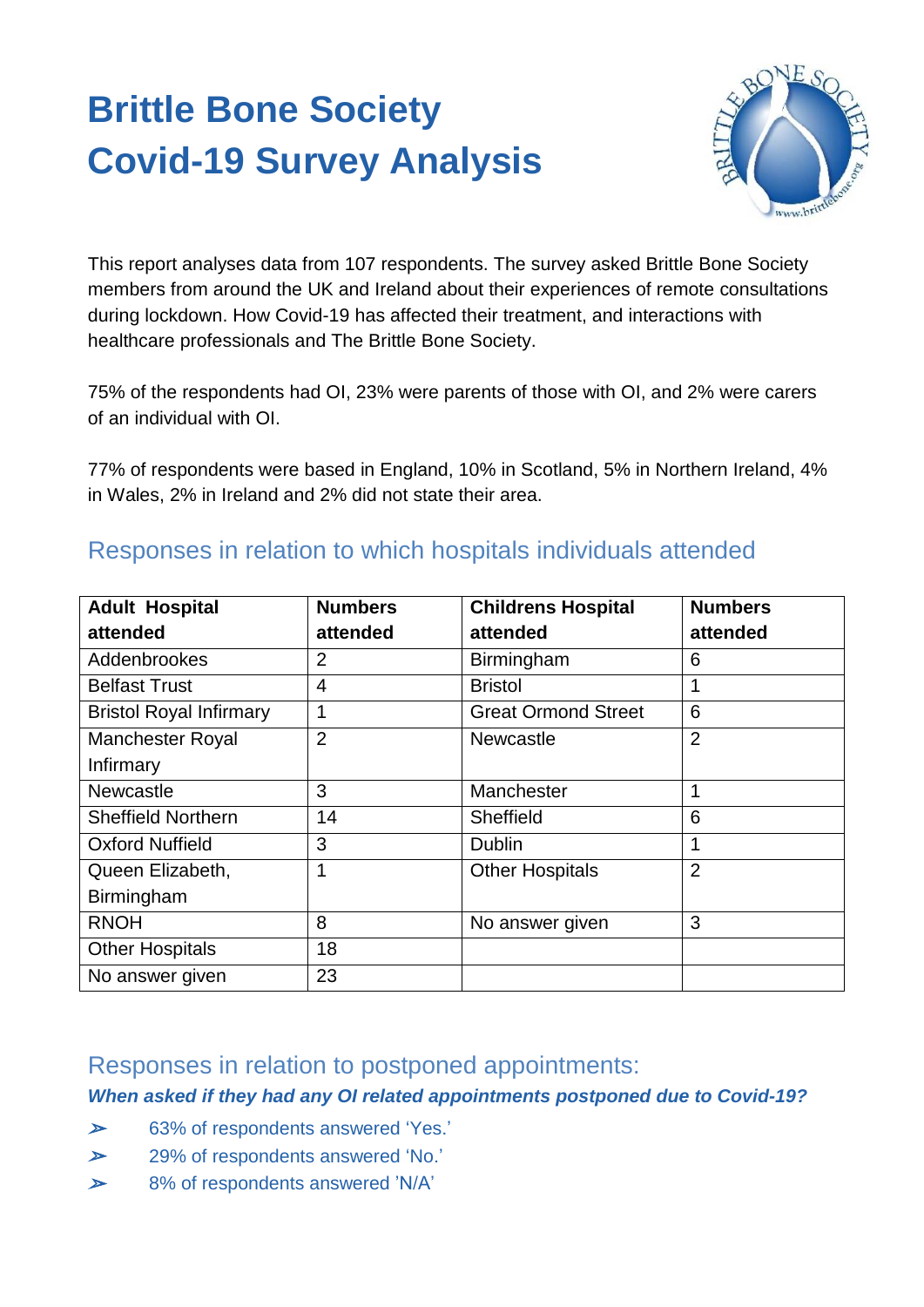### *Of the 63% postponed appointments:*

- ➢55% were consultations.
- ➢25% were treatments.
- ➢8% were surgeries.
- ➢ The remaining 12% were hearing tests, OT, Physio, and other types of appointments.

#### *When asked how this had impacted them:*

Only 8 respondents indicated that this had not impacted them. The most common areas mentioned were:

- ➢Concerns around delays in investigation and starting treatments
- ➢Pain management
- ➢Bone density (not getting Dexa scans)
- ➢ Concerns and anxiety around not getting answers or condition possibly getting worse.

#### *When asked if they had received Remote Consultations during lockdown:*

- ➢52% of respondents answered 'Yes.'
- ➢44% of respondents answered 'No.'
- ➢5% of respondents answered 'N/A.'

Of those who did receive a remote consultation over lockdown, 89% did so for the first time.

#### *Of those remote consultations which did occur:*

- ➢77% occurred via telephone.
- ➢21% occurred via video call.
- ➢2% occurred via another method.

#### *Of those remote consultations which did occur:*

- ➢45% were with a consultant.
- ➢15% were with a GP.
- ➢15% were with Physio Therapists.
- ➢12% were with a Nurse.
- ➢5% were with an OT.
- ➢1% were with an OI Psychologist.
- ➢1% were with a Multi Disciplinary Team.

### *On a scale of 1-5 (where 5 is excellent and 1 is poor), these remote consultations were rated:*

- ➢5 by 16 respondents.
- ➢4 by 13 respondents.
- ➢3 by 16 respondents.
- ➢2 by 8 respondents.
- ➢1 by 5 respondents.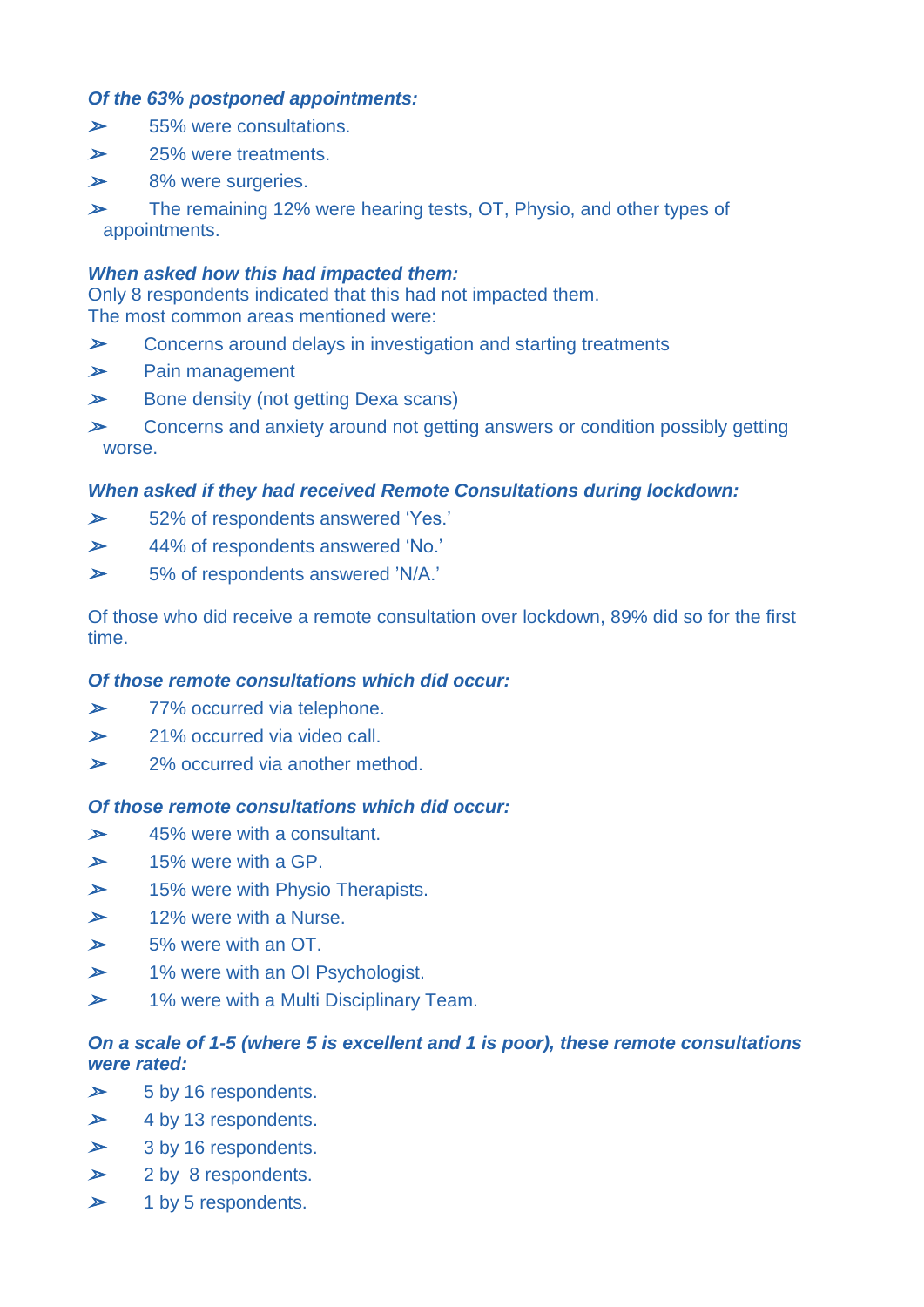Further breakdown in table shows the variance between responses received by Adults with OI to parents of children with OI.

| <b>Scale</b> | Adults by % | Parents by % |
|--------------|-------------|--------------|
|              | 26          |              |
|              | 23          |              |
|              | n.          |              |
|              | Ð           |              |
|              |             | ြ            |

#### *When asked to rate whether this would be something they would like to see more of on a scale of 1-5 (where 5 is definitely and 1 is never):*

- ➢5 by 21 respondents
- ➢4 by 18 respondents
- ➢3 by 26 respondents.
- ➢2 by 10 respondents.
- ➢1 by 11 respondents.

Further breakdown in table shows the variance between responses received by Adults with OI to parents of children with OI.

| <b>Scale</b> | Adults by % | Parents by % |
|--------------|-------------|--------------|
|              | 25          |              |
|              | 25          | 1 C          |
|              | ററ          | nn.          |
|              | b           |              |
|              |             |              |

#### *When asked if they prefer visiting the hospital in person:*

- ➢44% of respondents answered 'Yes.'
- ➢8% of respondents answered 'No.'
- ➢47% did not give an answer

| Adults by %       | <b>Parents by %</b> |
|-------------------|---------------------|
| 58 responded Yes  | 61 responded Yes    |
| 9 responded No    | 4 responded No      |
| 32 did not answer | 35 did not answer   |

#### *When asked if Covid-19 has impacted their rehab (i.e. post surgery/fracture):*

- ➢49% of respondents answered 'N/A.'
- ➢26% of respondents answered 'Yes.'
- ➢25% of respondents answered 'No.'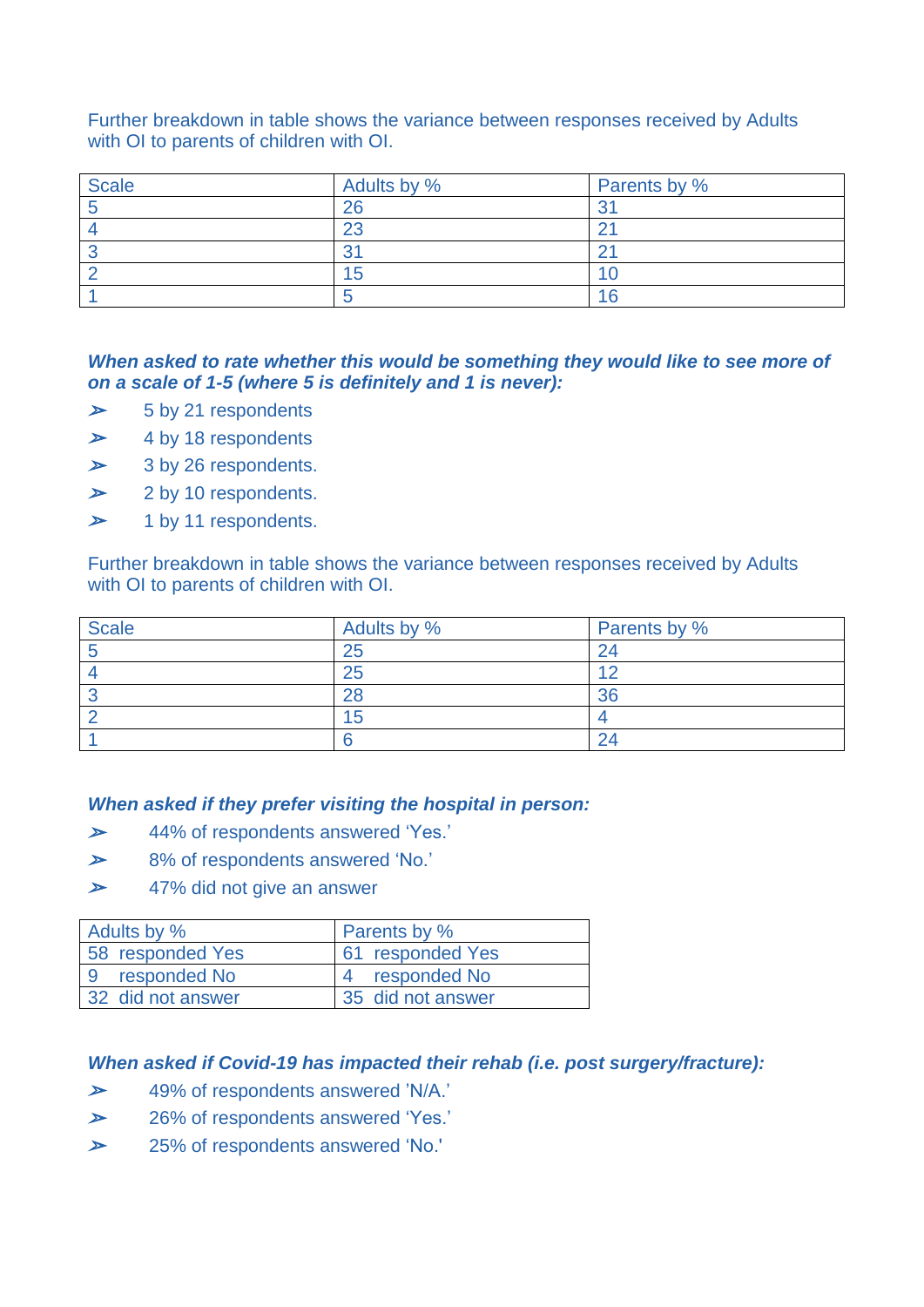#### *When asked if Covid-19 had impacted their transition to adult services:*

- ➢76% of respondents answered 'N/A.'
- ➢19% of respondents answered 'No.'
- ➢5% of respondents answered 'Yes.'

## *When asked if Covid-19 has impacted their ability to get a wheelchair assessment:*

- ➢64% of respondents answered 'N/A.'
- ➢27% of respondents answered 'No.'
- ➢9% of respondents answered 'Yes.'

## *When asked if Covid-19 has impacted how they liaise with schools/further education:*

- ➢64% of respondents answered 'N/A.'
- ➢21% of respondents answered 'Yes.'
- ➢15% of respondents answered 'No.'

### *When asked how Covid19 has impacted on mental health, the most common responses were*

- ➢Increased anxiety
- ➢Feeling low and depressed
- ➢Impact of isolation and loneliness more hightened
- ➢Feeling vulnerable and fear of being in the shielding group.
- ➢Effects of missing friends and family

#### *Other ways Covid had an impact was:*

- ➢General Health and anxiety
- ➢Heightened anxiety of fracturing and needing to go to A&E
- ➢Diet and Exercise
- ➢Increased Pain

# **Responses in relation the BBS Covid-19 information and BBS events:**

### *When asked to rate how they found the BBS Covid-19 Information and Updates on a scale of 1-5 (where 5 is excellent and 1 is poor):*

- ➢35 respondents answered 5.
- ➢34 respondents answered 4.
- ➢17 respondents answered 3.
- ➢7 respondents answered 2.
- ➢3 respondents answered 1.

## *When asked if they had watched the BBS Pilates Exercise Videos?*

- ➢73% of respondents answered 'No.'
- ➢31% of respondents answered 'Yes.'